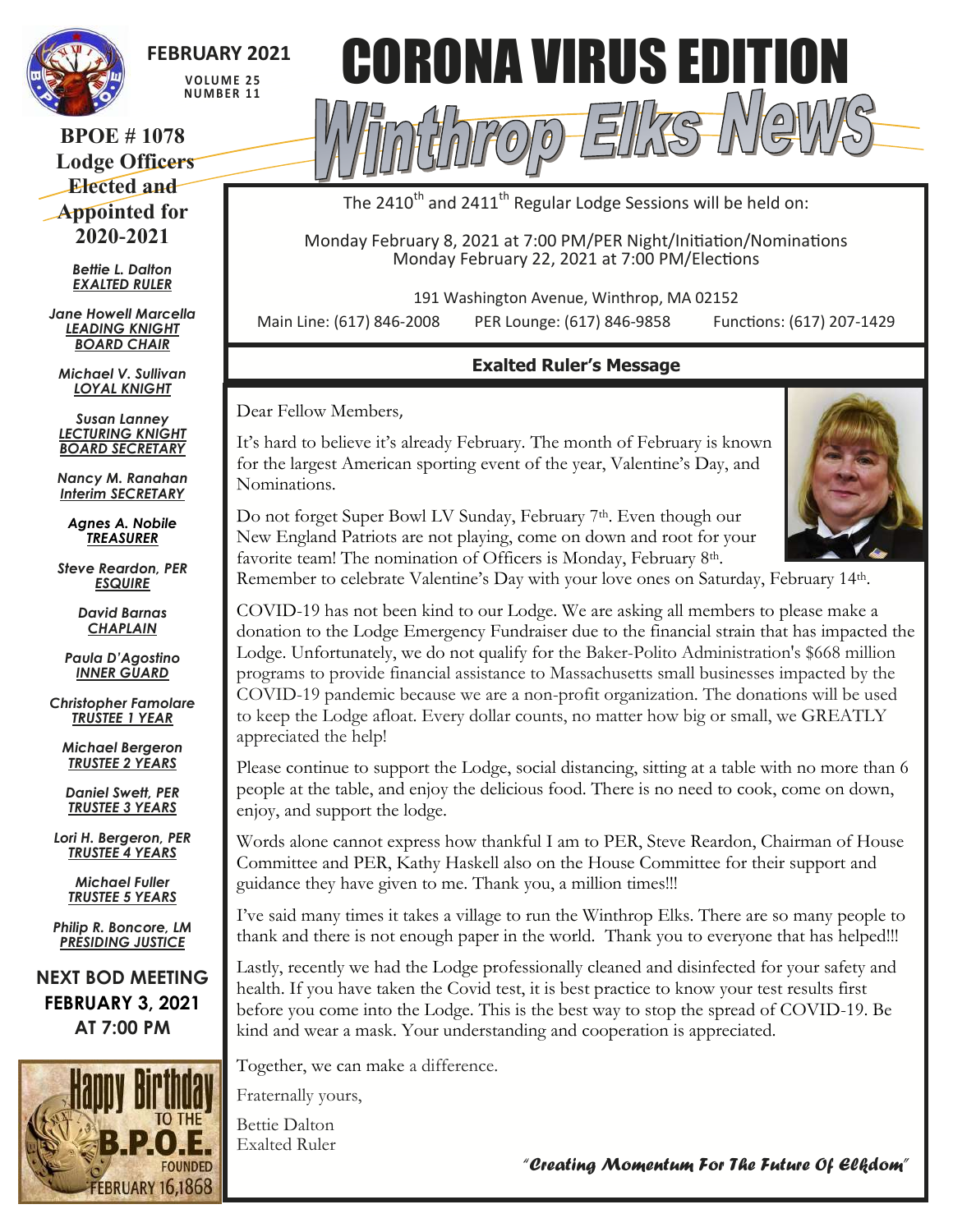### **SICKNESS AND DISTRESS**

 Richard Carbone PER, HLM Brigham & Women's Martin S. Rosen MGH—Boston

Frank C. Sarro Resting at Home

Contact Leading Knight Jane Howell Marcella (617) 435-4480 if you know of any members who may be sick or distressed.

**CONGRATULATIONS—Life Membership was granted to the following members at the January 11, 2021 Regular Lodge Session:** 

| 6103—Michael A. Albano  | $4751 -$ |
|-------------------------|----------|
| 4737—Donald T. Bartlett | 4753-    |
| 4723-John C. O'Connell  | -3938-   |

 **6103—Michael A. Albano 4751—Kevin A. Roy 4737—Donald T. Bartlett 4753—James R. Suttie 4723—John C. O'Connell 3938—David M. Visco** 

#### **Proposition for Life Membership**

**Having met the eligibility requirements for life membership, the following will be balloted upon at the Regular Lodge Session on Monday, February 8, 2021:**

|                       | <b>Birth Date</b>       | <i>Initiated</i> |
|-----------------------|-------------------------|------------------|
| 3844—Mark A. Ferullo  | $01/17/1956$ 11/09/1983 |                  |
| 3973—Alan C. Hamilton | 02/07/1956 06/27/1984   |                  |

**Committee Chairmen—**Please note, t**he** Board of Directors would like to start the Budget process for the 2021-2022 fraternal year and asks that you submit your budget requests in writing; all requests should be placed in the Board of Directors' mailbox on or before April 1, 2021. Thank you. Elks Are The **B**est **P**eople **O**n **E**arth





**The Clock This Day Has Stopped and Across Its Dial The Motionless Shadows Mark The Hour of Eleven**

**Daniel J. Alley** *Initiated: 09/26/2016 Deceased: 12/31/2020*

**Lawrence Upton** *Initiated: 05/26/2004 Deceased: 01/19/2021*

**Sleep My Brothers and May Peace Be With You.**

# With Heartfelt Sympathy to Our Members

Susan and Kevin Cummings on loss of her brother-in-law. Robert and Bettie Dalton on loss of his cousin. Anthony Fucillo on loss of his aunt. Richard Fucillo on loss of his aunt. James Gallo on loss of his mother. Dennis Lyons LM on loss of his mother. Jeff Lyons on loss of his mother. Daniel Meninger on loss of his husband. Daniel O'Neill on loss of his uncle. James F. Ryan Jr. on loss of his mother. James F. Ryan Sr. on loss of his wife.



# **PROPOSITIONS FOR MEMBERSHIP**

| PRUPUSLIJUNS FUR MEMBERSHIP |                      |                   |                 |
|-----------------------------|----------------------|-------------------|-----------------|
| <i>Initiation</i>           | <b>Residence</b>     | <b>Occupation</b> | <b>Proposer</b> |
| Roberta Daly                | Winthrop             | Retired           | Christine Daly  |
| Holly McPartlin             | Winthrop             | Principal         | Agnes Nobile    |
| Richard McPartlin           | S. Kingstown<br>(RI) | Power Plant       | Agnes Nobile    |
| Reinstatement               | <b>Residence</b>     | <i>Occupation</i> | <b>Proposer</b> |
| Edward Bomarsi              | Malden               | Contractor        | Rocco Staffier  |
| Margaret Brown              | East Boston          | Retired           | Damien Margardo |

*Pending an interview, applicants will be balloted at a future Lodge Session. Please review the listing and report any concerns immediately to the Committee chairman, Richard Friel (617) 846-2345 or to Committee member, Jane Rosenthal (617) 846-9111.* **Interview Committee meets at least once each month, except for August. Review Secretary's Board details.**

**Charity ● Justice ● Brotherly Love ● Fidelity**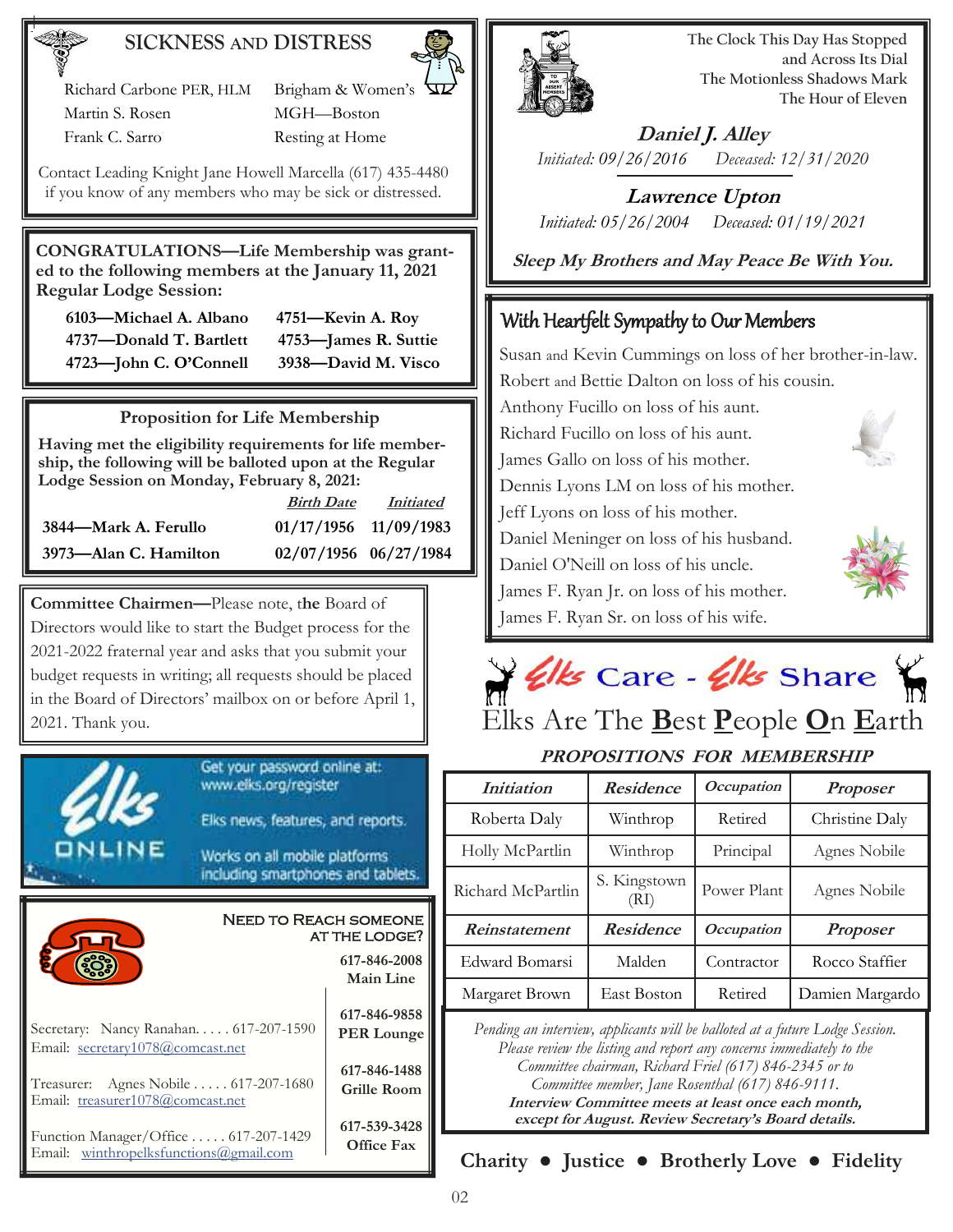**2020/2021 House Committee**

**Steve Reardon, PER, Chairman**

**Michael Abboud Rich Carbone, PER, HLM Jesse Carman Gerald Cesario, HLM Rich D'Agostino, LM Christine Daly, PER Kathy Haskell, PER Tom Larity, HLM Joe O'Brien, HLM**

# **Next Meeting 02/17/21 at 7pm**

**Replacement Fee for Membership & Key Cards**

**A fee of \$10 each is charged for replacement of either one. You should call the Secretary at (617) 207-1590 or send an email secretary1078@comcast.net** 

#### **GENERAL REVISIONS APPROVED BY THE GRAND LODGE JUDICIARY**

**LODGE BY-LAWS AND HOUSE RULES AVAILABLE ONLINE**

**www.elks.org/lodges/home.cfm? LodgeNumber=1078**

**Members may access/print copy, if desired. An elks.org account is required.**



### **FEBRUARY CALENDAR**

**02/02 Candidates Orientation—7pm 02/03 Board of Directors Meeting—7pm 02/08 Lodge Meeting—7pm (PER Night, Initiation, and Nominations) 02/14 Valentine's Day 02/15 Presidents' Day (Open at 12pm) 02/17 House Committee Meeting—7pm 02/22 Lodge Meeting—7pm 02/27 Drive-up Voting—10am-12pm\***

 **\*Only, if necessary**

### **PLEASE NOTE**

**We have closed the parking lot on the condo side for the winter. The west parking lot will be open for parking and to enter the building. Thank you for your cooperation!**

#### **Have you paid your dues for 2020-2021?**

Nearly 6.5% of our members have not. If you have not yet done so, please send in your payment today. Your dues are required to help us continue our charitable works and maintain our Lodge building.

#### **Welcome to Our Newest Members Initiated On January 25, 2021**

- 6813—Michelle Cataldo
- 6814—Johnna Fisher
- 6815—Jill Gregory
- 6816—Mari Lewis Loughrie
- 6817—Melissa Jean MacNeil
- 6818—Ann Mulvaney
- 6819—Cristian Reyes
- 6820—Thomas Watson

#### **Recently Reinstated**

5901—Martina Pena

6487—Leslie Reardon

**Please Be Sure To Say "Hello"**



# **YOUR SUPPORT IS NEEDED**

#### Dear Members,

We are writing to inform you that your dues envelope contains a box for the Winthrop Elks Lodge Emergency Fundraiser. Because of Covid, the revenue coming into our Lodge has decreased significantly while our fixed overhead costs such as mortgage, taxes, insurance, utilities, etc. have remained the same. We have reduced expenses; however, since August, **we have pulled out over \$110,000 from savings** to keep up with the bills and estimate that number to climb to \$150,000 by April 1st.

In order to secure the future of the Lodge and rebuild our savings, we are a**sking members to make a donation**. Just think, if every member donated \$100 then we would meet our goal to restore lodge savings to the pre-covid levels. Whatever you can donate—large or small is greatly appreciated. Consider asking your friends and family to chip-in with your donation as well! This is your Lodge and we want to make sure the lodge remains open for generations to come. Just think of all the great memories you've made here.

We are also open to any fundraiser ideas, and are looking for volunteers to help run them. Please keep in mind all fundraisers must be virtual as we are not allowed to host events at this time. Also, please consider coming down to the lodge for dinner and drinks to support our lodge as well. We have great menu choices with our in-house Chef James and with Sully's Kitchen. They are both eager to cook for you, your family, and friends..

Thank you for your consideration and support. The return to normal can't come soon enough!

Winthrop Lodge of Elks Board of Directors and Bettie Dalton, Exalted Ruler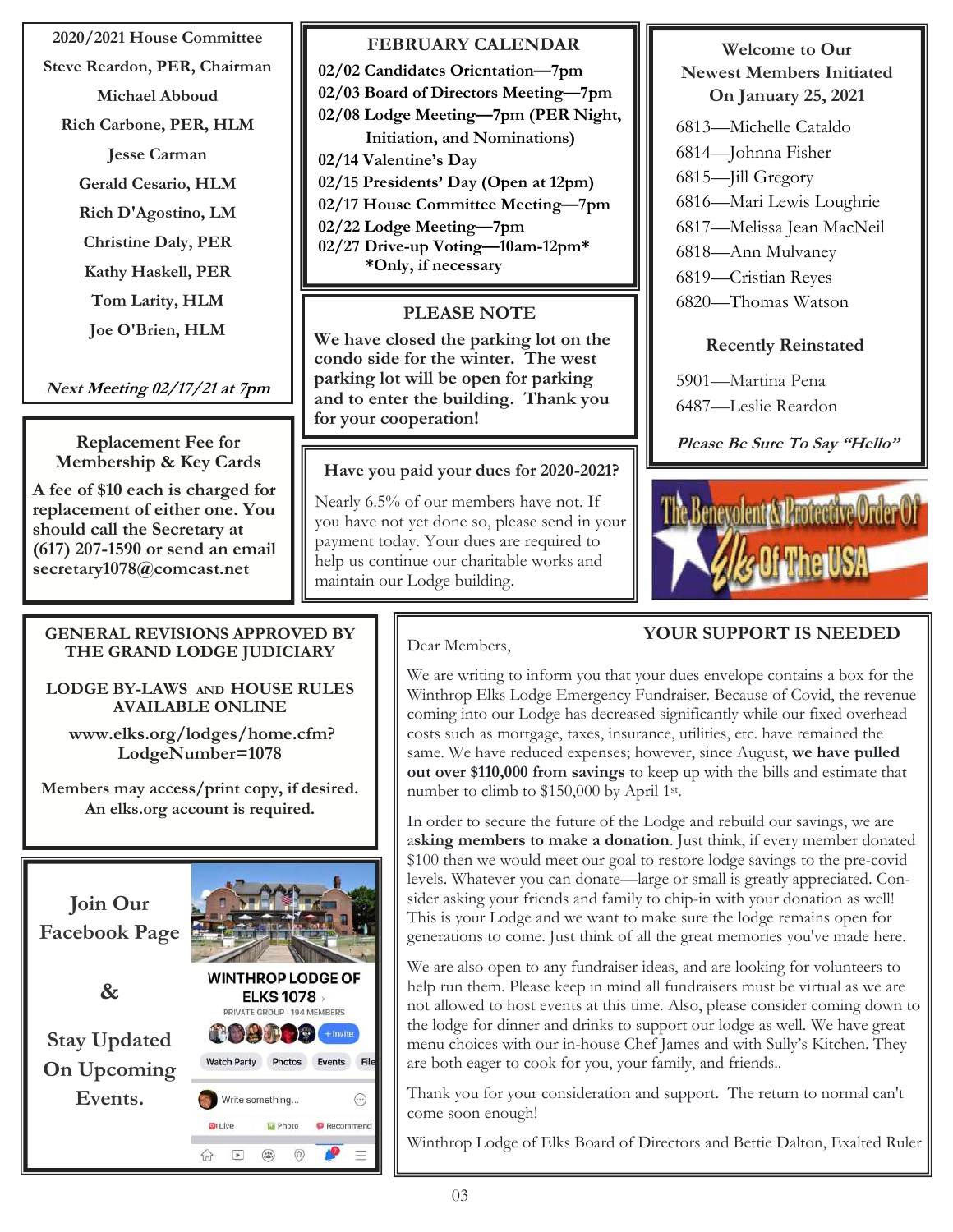#### **Members who may be in jeopardy of being dropped—2020-2021 Delinquents as of January 20, 2021**

Below is a list of delinquents who have yet to pay their dues for the 2020-2021 Lodge Year. If you know someone on the list please encourage them to make payment today. If dues are not received before March 22, 2021 then you will be dropped as a member of this Lodge so please send your payment now. Kindly note, delinquent members are not entitled to use the club facilities nor to visit any other Lodge, in accordance with Grand Lodge Statutes. Any questions, please call the Lodge Secretary at (617) 207-1590.

Donna Lee Acone Anthony L. Albano Stephen Alikonis Mary C. Anderson Stacy Antenucci Thomas Basciano Judith A. Benoit Marci .J Benson John A. Betley Richard A. Brugman William Carabine Sebastian Carco Brenda J. Carrozza Gene F. Cash Thomas Cash Douglas J. Chalmers Richard Chisholm Augusto Julio Ciarlone Stephen T. Coffey Patrick J. Corkhum Richard P. Correggio Patrick M. Costigan Aaron M. Daigneault

Donna M. DePierro Sheri DeSimone John H.Devlin Cheryl Ann Diperri Brian W. Donovan Terrance P. Donovan Benjamin Dzedulionis Cheryl M. Egan John P. English Michael J. Farren Robert Ferdinand Frank R. Ferrara Jr. Joseph B. Ferrara Arthur J. Flavin John K. Frontiero James Gallagher John V. Gallarelli Robert Giordano Lori A. Hamilton Amey Hamlen Martin A. Henry Patrick Hetherton William V. Holden

**FROM THE SECRETARY**—There is a little great news in these difficult financial times. Our Lodge will be participating in the new Grand Lodge Billing program. The system we had in place was costly and labor intensive. This new program will help save money for our Lodge in the way of postage, ink, and paper.

You will soon be receiving your membership renewal notice. Please keep an eye out for it as it will have a brand new look,. Your payment is still the same (\$131.25 for regular members and \$71.25 for our Life and Honorary Life members). If paying by check you will continue to mail your dues to the Lodge or drop it off in the secretary's mailbox. However, online payments are now available so that you can pay with a credit or debit card. The instructions are noted on the renewal.

You can also make additional payments to help support the Lodge with a gift to the Emergency Fundraiser, the Winthrop Elks Charities, or to the Elks National Foundation.

If you have already pre-paid and would like to make an optional gift to one of these causes you can mail a check directly to the Lodge made payable to Winthrop Elks #1078 with the cause noted in the memo line, Thanks for your consideration!

Any questions, please call the office at (617) 207-1590.

Marcus C. Kennedy Jodi M. Kirk William Kirk Steven J. Laidley Anthony G. Lonano Joseph R. MacDonald Keith MacDonald Gerald J. Maiullo Sr. Kenny Marcella Albert L. Marley Jr. Michael C. Massa Rene Massey Thomas J. McCarthy Timothy M. McCone Joseph McLaughlin Robert L. Moore Richard P. Morgan William Mulvaney Erma A. Muniz Eileen Murphy James J. Murphy Scott W. Murphy Marie R. Newman

Richard A. Nicoletti Michael T. Norris Jared A. Owen Carrianne Palumbo Gina M. Palumbo Dan A. Papa Catherine M. Robinson Robert G. Sarro Stephen M. Skobeleff James D. Smith Edward J. Soares Marian Sposito Ritchie Strangie Anne Trainor Timothy J. Vargus Richard B. Vivolo Kathleen M. Walsh Robert S. Wein Mary Wright Mary Zitano Francis Zizzo

# **WINTHROP LODGE TO HOLD COMMUNITY FOOD DRIVE**

Please consider donating non-perishable items (soups, rice, pasta, peanut butter, boxed stuffing mix, canned fruits and vegetables).

SATURDAY FEBRUARY 20, 2021

AND

SATURDAY, FEBRUARY 27, 2021

Please stop down the Lodge to drop off your donation in the bins located in the Fireside Room. Stay to enjoy what's on the daily menu!

Due to the pandemic, we have even more families in need.

**Together We Can Make a Difference!**

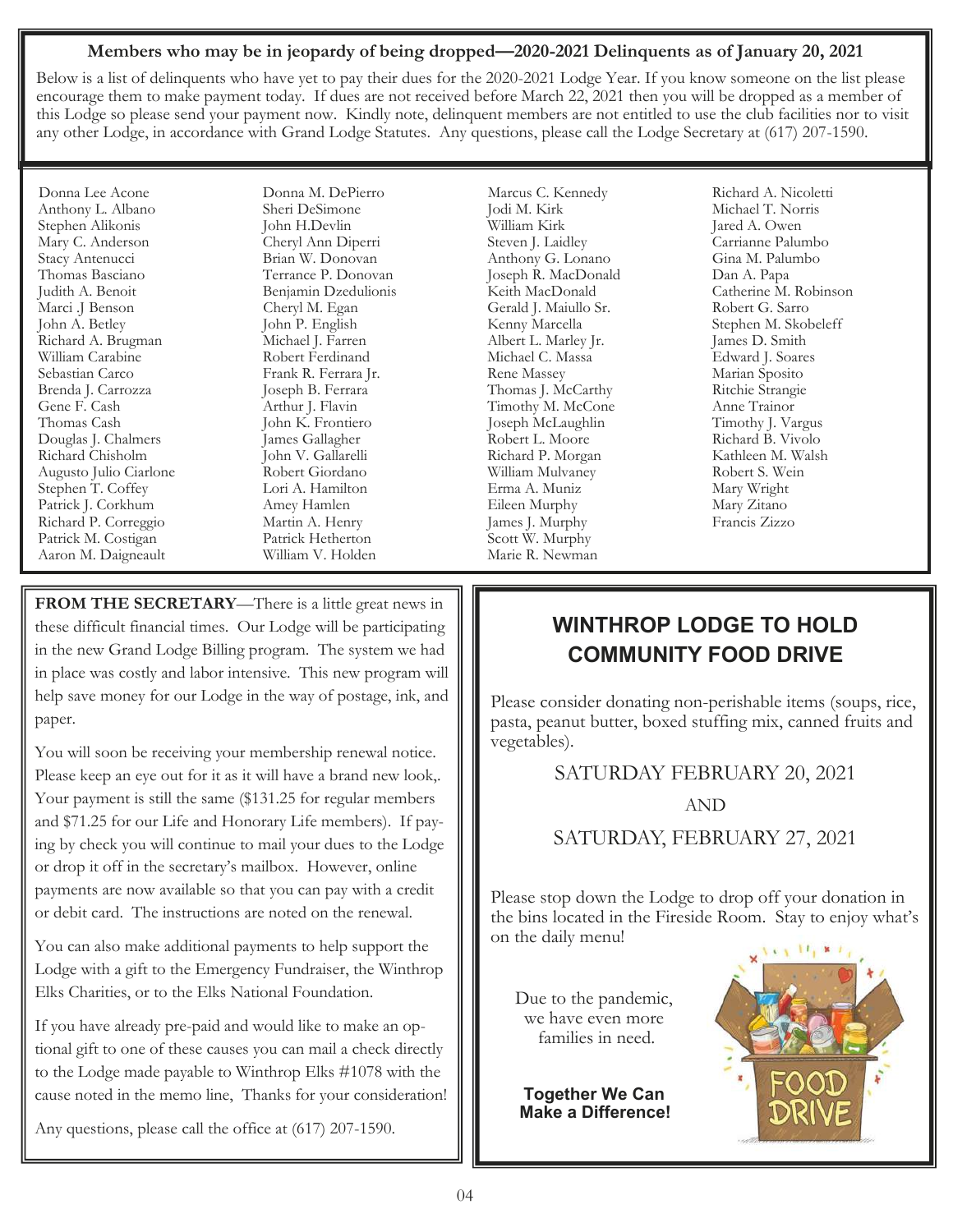# **Elks Lodge 1078 Scholarship Committee**



Scholarship News

**Lodge Local Scholarship** applications are now available and are due back to the Lodge on 5/1/21. Please have the student email the Scholarship Chair for an application.

As we did last year, we have 4 scholarships that will be awarded by the Lodge to graduating senior children or grandchildren of a Lodge member in good standing, regardless of what High School they are graduating from. Please email fred.loomis $@$ wosupply.com to request an application and/or ask any questions.

We will have 5 scholarships that will be handled through Winthrop High School. If your child or grandchild goes to WHS and fills out the application for scholarships at WHS checking the box that states they are a child or grandchild of an Elk then they will automatically be eligible for the Elks-only scholarships and will not have to fill out the separate application.

Scholarship programs:

**Vocational Scholarship** for students going to a vocational/technical, 1 or 2-year Junior or Community College program are also available online at the MA Elks website by visiting maelks.org/scholarships or an email to the Lodge chairman. Due back to Lodge by 3/1/21.

As always, please feel free to contact any of the committee members with questions.

Fred Loomis Lodge Scholarship Committee Chair Fred.loomis@wosupply.com (617) 470-2514



#### **WHY NOT MAKE A DIFFERENCE**

It's almost that time again for the annual election of our Officers.

Nominations will take place at the February 8th Lodge meeting and drive-up voting if necessary is on Saturday February 27th from 10am until 12pm.

This is your chance to take part in the future of the lodge and make a difference.

By Grand Lodge Statutes, the nominations will be closed after the February 8th meeting for any office receiving at least one nomination.

Don't wait! The time to step-up is prior to the February 8<sup>th</sup> Lodge meeting. See the back cover page for special instructions due to the gathering limits imposed by the Governor and the Winthrop Board of Health.



# **DELEO RESIGNS AS SPEAKER**

The state's longest-serving House speaker, Robert DeLeo, has resigned from the Legislature after 30 years. Bob served as the House leader for the past 12 years. He represented Winthrop and a portion of Revere, and he now plans to begin negotiating an employment opportunity with Northeastern University. Bob has been an Elk for 44-years, and his brother and sister Elks at Winthrop Lodge wish our life member well in his latest endeavor. Congratulations Bob!!!



**SUPER BOWL LV**

**Sunday—February 7, 2021**

# **JOIN US FOR GAME DAY**

**Food Purchase Required.** 





Our commitment to host a blood drive with the American Red Cross truly made a difference! The team registered 38 total donors, collected 38 pints of blood and recruited 5 first-time donors. These efforts have helped boost the community blood supply and ensure hospital patients have the lifesaving blood they need. We are truly grateful to all our blood donors.

Our next drive is scheduled for Wednesday, June 16, 2021.

Nancy Ranahan, Lodge Chairman

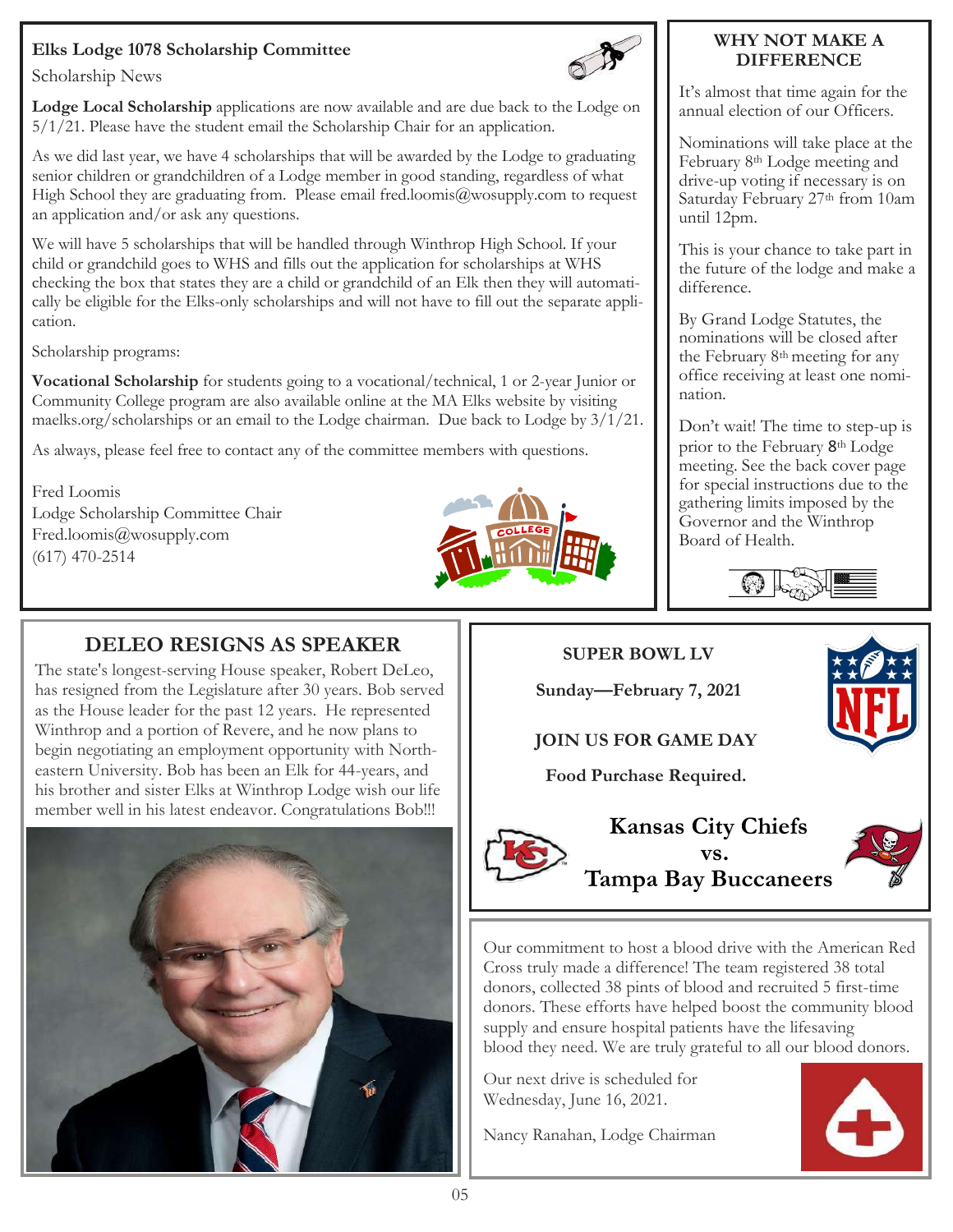#### **2020-2021 CHRISTMAS CHEER CHARITY DRIVE—Donors from December 15 through January 25, 2021**

We gratefully acknowledge our members and friends who have generously donated to this year's Christmas Cheer Holiday Drive. You help to make our charitable works possible and we truly appreciate your noble and kind heart. Additionally, we take this time to remember our departed Elks, family and friends for whom you asked to be acknowledged. Thank you.

| <b>NAME</b>             | <b>IN MEMORY OF</b>                             | <b>NAME</b>             | <b>IN MEMORY OF</b>                       |
|-------------------------|-------------------------------------------------|-------------------------|-------------------------------------------|
| Elizabeth Ambrose       | My cousin Fran Minichello and her husband Bill. | Norman E. Gill PER, HLM | Alfred Gill HLM and Charles Gill PER, HLM |
| Joan Anderson           | William, James, John, and Charles McLaughlin    | Jim Leary               | Jim and Jean Leary, and John Farley       |
| Donald T. Bartlett      |                                                 | John P. Lupis           | Bea and Sal Lupis                         |
| <b>Richard Bertulli</b> |                                                 | Matt Mahoney            |                                           |
| <b>Edward Chrisom</b>   |                                                 | James Noiles LM         | Fran Minichello PER, PDD, HLM             |
| Stephen Christopher     | <b>Richard Christopher</b>                      | Ken Randolph            |                                           |
| Paul Crotty             | My cousin Fran Minichello and her husband Bill. | Lucinda Silguero        | The Silguero and Massa Family             |
| John Domenico PER, HLM  | <b>Departed Past Exalted Rulers</b>             | Elliott R. Smith LM     |                                           |
| Daniel P. Floyd         | Robert S. Floyd                                 | Paul C. Smith           |                                           |
| Joseph Gardner          | Kathleen Bell                                   |                         |                                           |

# Thank You!

# **Any donations received after January 25, 2021 will be acknowledged in the March Bulletin.**

# **Thank You!**

### **STATE POOL TOURNAMENT**

With disappointment, our Committee has decided to cancel the 2021 Mass Elks State Pool Tournament that was to be held on Saturday, March 6, 2021. If our Tournament were to be held today, there would be no possibility of it being able to go on due to Covid-19 restrictions. March 6 is less than two months away, and though it seems like a long time, we are confident that it will just not be able to happen. We will continue to stay positive for the ability to have a Tournament in March of 2022, however, at this time, we are not accepting registrations until we hear more from the State of Massachusetts sometime in September of 2021. The Committee would like to thank President Bob Wambach for extending his trust and confidence in us to make this unfortunate decision, which we know is best for the safety and health of all who are involved in this event.

To stay informed about updated information on our Tournament, please search us on Facebook at "MASS ELKS STATE POOL TOURNAMENT"

Fraternally,

Chris J. Melanson, PER, State Chair Pool Tournament



# **STATE CANDLEPIN BOWLING TOURNAMENT**

With the concurrence of State President Bob Wambach, the Candlepin Bowling Committee has decided that the 56th Annual Candlepin Bowling Tournament scheduled, for March 7th and March 14th will be cancelled.

This has been a disappointing decision and we would like to thank all for your past support.

Stay safe and healthy,

Ron Lanzoni, Chairman Candlepin Bowling Committee

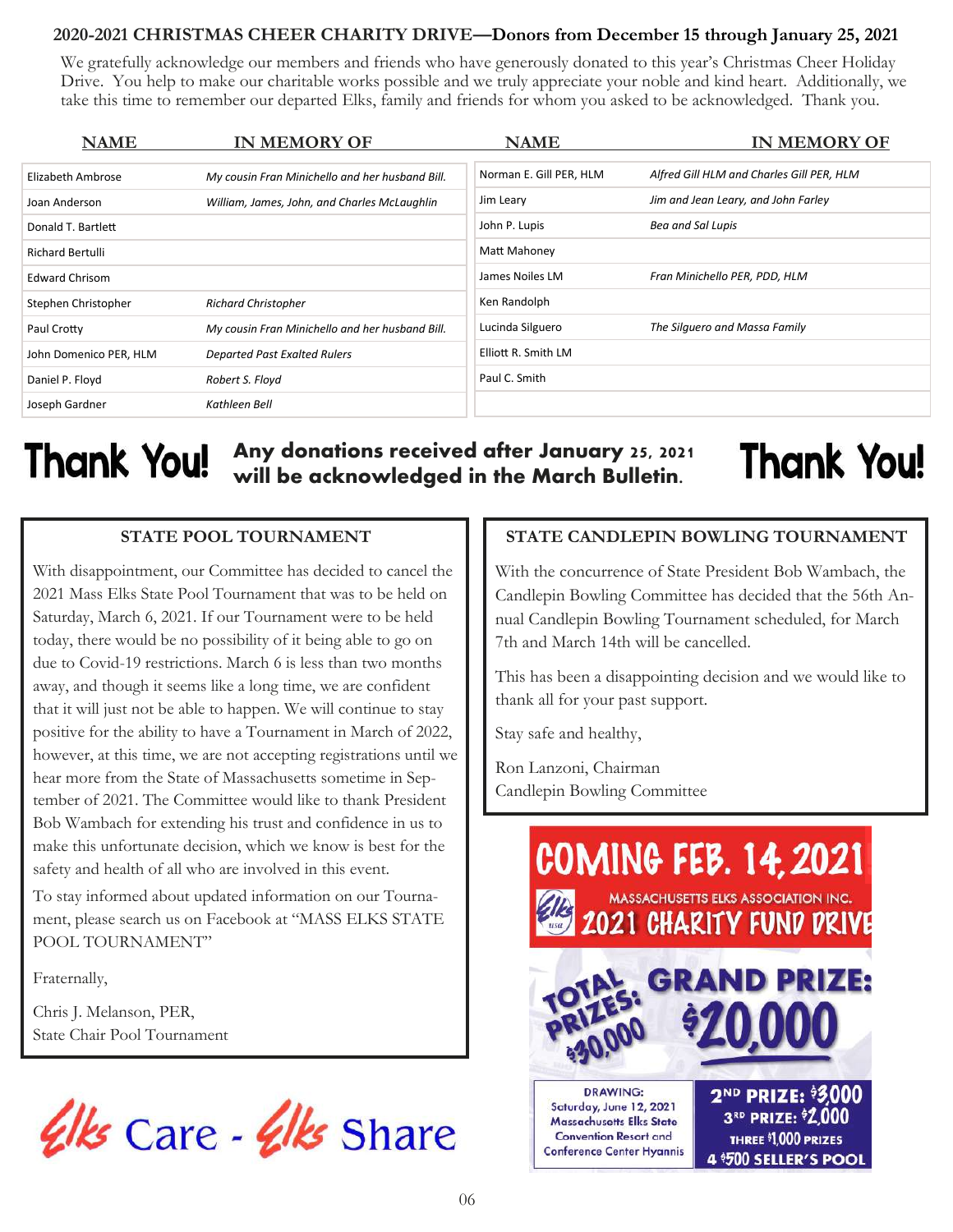### **GIVING BACK TO OUR VETERANS AT THE CHELSEA SOLDIERS' HOME**

The Lodge recently presented 82 sets of warm hats and gloves for veterans at the Chelsea Soldiers' Home. This donation was made possible through our football fundraising activities. We appreciate our member for their continuing support of these much needed programs. A great big THANK YOU to Brenda Kowalczuk and Lecturing Knight Susan Lanney who assisted Exalted Ruler Bettie Dalton with the shopping and delivery. God bless our veterans.





### **NEW DINING HOURS**

| Sunday    | $1 - 10$ PM | Sully's Pizza |
|-----------|-------------|---------------|
| Monday    | $3 - 10$ PM | Chef James    |
| Tuesday   | $3 - 10$ PM | Chef James    |
| Wednesday | $3 - 10$ PM | Sully's Pizza |
| Thursday  | $3 - 10$ PM | Sully's Pizza |
| Friday    | 3-10 PM     | Sully's Pizza |
| Saturday  | $1 - 10$ PM | Chef James    |

The Board of Directors and House Committee will continue to monitor and will increase or decrease the hours of operations based on the level of business.

# **DINING CHOICES**

**Sully's Pizza Kitchen** serves a variety of pizzas, soups, calzones, and sandwiches on Wednesdays, Thursdays, Fridays, and Sundays.

**Chef James** serves a varied menu on Mondays, Tuesdays and Saturdays. For his latest menu offerings, see the specials on the right-side of this page, on our lodge bulletin boards, and on our Facebook page.

The last food order must be in by 9:00 PM. Last call at 9:30 PM. All members and guests must leave no later than 10:00 PM.

Thank you for supporting the Winthrop Elks.



**COME DINE WITH CHEF JAMES MONDAY (3-10 PM) TUESDAY (3-10 PM) SATURDAY (1-10 PM)** 

# Monthly Specials

# January  $30<sup>th</sup>$ , February 1<sup>st</sup>, and  $2<sup>nd</sup>$

Meatloaf \$11.00 Meatball Marinara \$11.00

February 13<sup>th</sup>, 15<sup>th</sup> and 16<sup>th</sup> Shrimp Primavera \$12.00

February  $20^{\text{th}}$ ,  $22^{\text{nd}}$ , and  $23^{\text{rd}}$ Baked Fresh Haddock \$13.00

# February  $27<sup>th</sup>$ , March 1<sup>st</sup>, and  $2<sup>nd</sup>$

Meatloaf \$11.00 Cheese Ravioli \$11.00 with added Meatball \$2/ea.

# March  $13<sup>th</sup>$ ,  $15<sup>th</sup>$ , and  $16<sup>th</sup>$

Traditional Corned Beef and Cabbage \$12.00